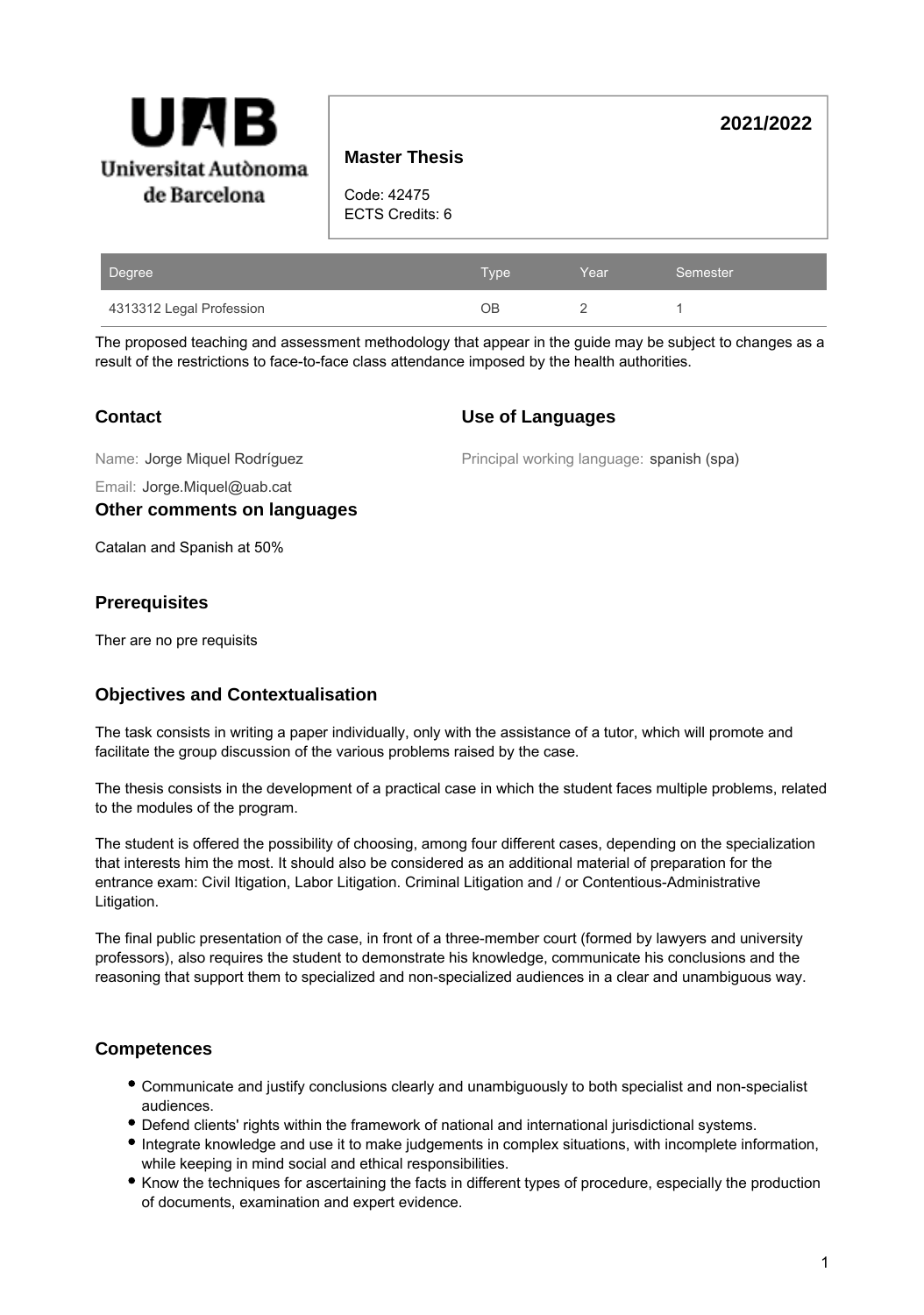- Present facts and their corresponding legal implications orally and in writing, in a way that is appropriate to the context and the addressees and, where necessary, to the established procedures.
- Solve problems in new or little-known situations within broader (or multidisciplinary) contexts related to the field of study.
- Use acquired knowledge as a basis for originality in the application of ideas, often in a research context.

## **Learning Outcomes**

- 1. Choose the appropriate jurisdictional channel and governing law, whether for objective reasons or in relation to the subject matter or territory.
- 2. Communicate and justify conclusions clearly and unambiguously to both specialist and non-specialist audiences.
- 3. Identify problems and applicable laws for each case.
- 4. Integrate knowledge and use it to make judgements in complex situations, with incomplete information, while keeping in mind social and ethical responsibilities.
- 5. Locate and apply legislation, case law and doctrine.
- 6. Present facts and their corresponding legal implications orally and in writing, in a way that is appropriate to the context and the addressees and, where necessary, to the established procedures.
- 7. Solve problems in new or little-known situations within broader (or multidisciplinary) contexts related to the field of study.
- 8. Use acquired knowledge as a basis for originality in the application of ideas, often in a research context.

## **Content**

Written resolution and oral defense of a practical case with multiple problems, related to the program modules.

Depending on the student's preferred specialization and as another element to prepare for the entrance exam, there is the possibility to choose between four different practical cases, corresponding to the four judicial orders that are optional subjects in the test of the Ministry of Justice.

# **Methodology**

Problem-based learning. It consists of two distinct parts:

#### 1.- Individual report:

The student must solve the case study chosen, with the support of a tutor. Each tutor has 5 students assigned to him/her, and must do three group tutorials to comment the case and guide his/her students on how to tackle it. The assistance to these 3 preparatory sessions is compulsory and for that reason there will be attendance control, according to the model attached to each tutor.

The student's final work is individual, and the final evaluation and qualification granted by the tutor is also individual. There are no formal criteria regulated on format, which should be appropriate at the discretion of the tutor; The recommended extension is a maximum of 40 pages.

#### 2.- Oral presentation:

Each student must present and defend their work in front of a Commission. Each commission onsists of three members: a presiding professor and two lawyers. They are between 12 and 14 Courts, which act on January as indicated in the calendar. Each Commission must evaluate the MT of about 8 students.

As all the students of the master have worked the case with an academic tutor who has evaluated this work, the members of the court should only evaluate the oral presentation of the case, but they will have a copy of each student's written report with the qualification of the tutor. The court evaluation will be motivated.